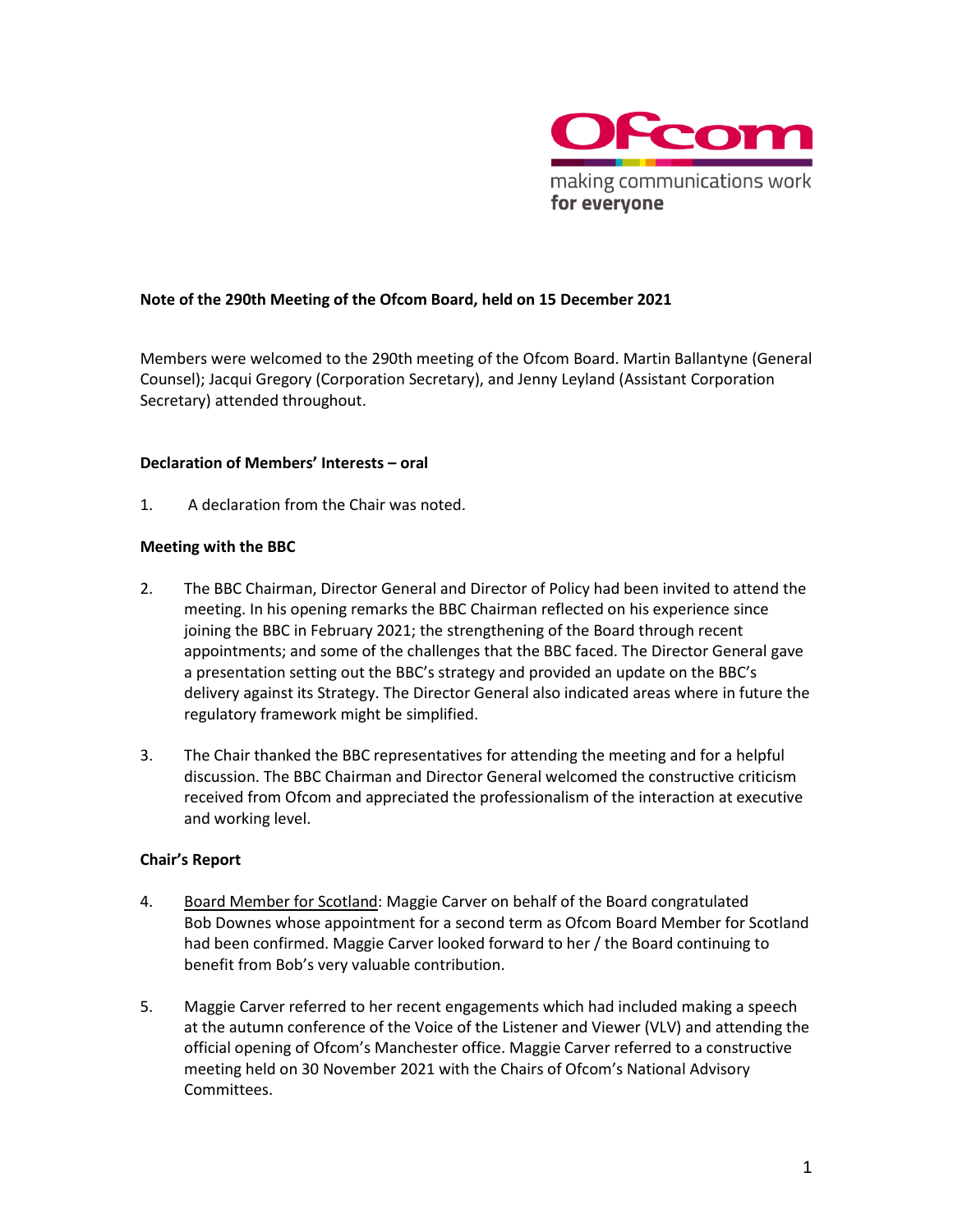- 6. Non-Executive Ofcom Board Member Appointments: An update on Non-Executive Board Member appointments had been included in the action points note which had been provided ahead of the meeting.
- 7. Channel 4 Corporation (C4C) Board Non-Executive Appointments/Reappointments: An update on the status of recruitment to the C4C Board had been provided to the Board. On 30 November 2021 approval had been received from the Secretary of State for the appointment of four new Members of the C4C Board, namely Sarah Sands, Tess Alps, David Kogan and Dawn Airey, and an announcement had been made on 6 December 2021 (the same day as their appointments took effect). It was noted that the terms of Tom Hooper and Althea Efunshile on the C4C Board would expire on 31 December 2021.
- 8. C4C Chair recruitment: The closing date for applications for the C4C Chair position had passed on 13 December 2021. The Board was updated on the current position and anticipated timetable.
- 9. Channel 4 Corporation Interim Chair: The Board noted the likelihood that there would be a need to appoint an Interim Chair for C4C as Charles Gurassa' s term as C4C Chair would end on 27 January 2022.

### **Minutes of the meeting held on 17 November 2021 and matters arising**

- 10. The minutes of the Ofcom Board meeting held on 17 November 2021 were approved for signature by the Chair as an accurate record.
- 11. A summary of progress against action points had been circulated. Status updates against each of the actions were duly noted.

# **Chief Executive's Report**

- 12. Melanie Dawes presented her report, which covered key developments since the last Board meeting.
- 13. The Board noted the report from the Chief Executive.

### **Executive Member Updates**

- 14. Kevin Bakhurst referred to recent Ofcom publications in relation to the BBC. He reported on a meeting with Channel 4 to discuss their performance to date in 2021, including their current financial position. On 7 December 2021 Ofcom had published its statement on the regulation of advertising on Video Sharing Platforms and the designation of the Advertising Standards Authority (ASA) as the co-regulator for VSP controlled advertising. The Joint Scrutiny Committee on the Online Safety Bill had published its report on 14 December 2021. A copy of the report would be forwarded to the Board for information.
- 15. The Board noted the updates presented orally at the meeting.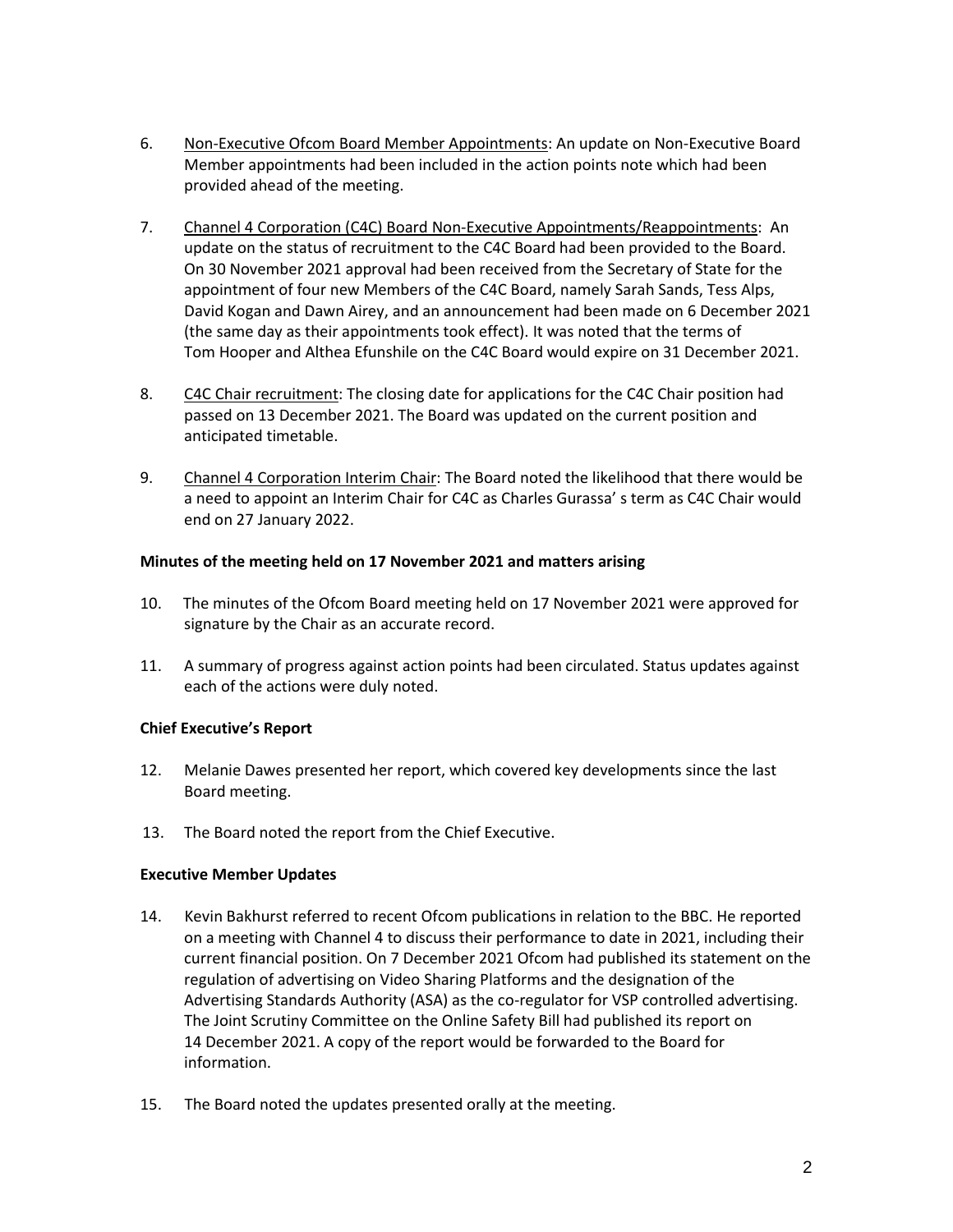#### **Report from the Interim Chair of the Content Board**

- 16. Bob Downes referred to the recommendation to be considered later in the meeting to appoint a new Content Board Member for Northern Ireland. A recommendation on the appointment of a Content Board Member for Wales would be circulated to the Board via written resolution, ahead of the next Board meeting.
- 17. David Jones had chaired the Content Board meeting held on 30 November 2021 in Bob Downes' absence and reported on matters discussed. These had included an update on Online Safety; the six-monthly report on key themes and emerging lessons from the Content Board's input to editorial work; and the BBC Studios review.
- 18. The Board noted the oral updates provided by Bob Downes and David Jones on the Content Board.

### **Report from the Chair of the Risk and Audit Committee**

- 19. Angela Dean reported on matters discussed at the Risk and Audit Committee meeting held on 1 December 2021, including the key findings from the two Internal Audit reports received at that meeting which related to Cyber Security and to the People and Finance System (PFS) Replacement Project.
- 20. Angela Dean referred to the Strategic Risk Register, which had been circulated to the Board for information. The Risk Register had been reviewed by the Risk and Audit Committee at its meeting on 1 December 2021.
- 21. Angela Dean referred to the annual review of Ofcom's Resilience (including Business Continuity Planning, Disaster Recovery and Crisis Management). A summary of the review had been circulated to the Board for information.
- 22. The Board noted the oral update on the Risk and Audit Committee. The Board also noted the information papers on the Strategic Risk Register and the Annual Review of Ofcom's Resilience.

#### **Reports from Non-Executive Members**

23. The Board noted the oral reports from Non-Executive Members.

### **Migration to IP and Copper Retirement**

24. At the June 2021 meeting the Board had requested an update on the migration to voice services delivered over broadband (known as Voice over Internet Protocol or VoIP) and the decommissioning of the Public Switched Telephone Network (PSTN). The Board had been provided with an information paper which included an update on Communication Providers' (CPs) progress with the migration away from their traditional telephone networks, the challenges and issues arising from this migration, and Ofcom's programme of work to mitigate the risks to consumers. Discussion focussed on the communications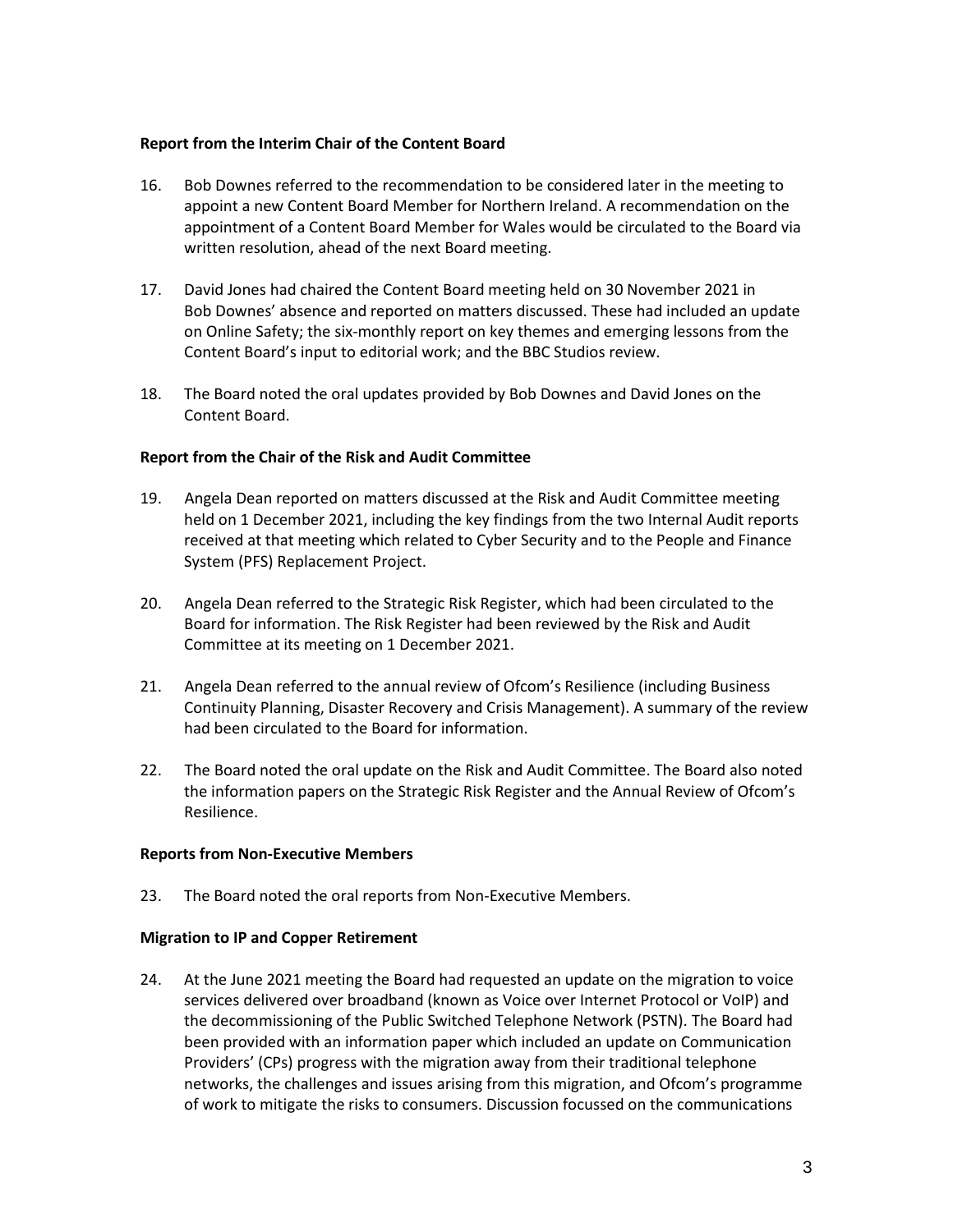strategy and the CPs' role in delivering that. The Board noted that the National Advisory Committees and the Communications Consumer Panel had concerns about the potential impact on consumers during the migration to IP and asked that they should be kept informed of progress.

25. The Board noted the update provided to this meeting. A further update would be provided to the Board in mid-2022.

### **Mobile Strategy and Mobile Spectrum Demand**

- 26. The executive was currently undertaking two complementary mobile projects with a view to publishing discussion papers in early 2022 setting out Ofcom's initial views and seeking stakeholder inputs.
- 27. Subject to the comments noted during discussion being taken into account, the Board agreed the proposed approaches for the Mobile Strategy Discussion Paper and the Mobile Spectrum Demand Discussion Paper.
- 28. The Board noted that this would be Philip Marnick's last attendance at a Board meeting as he would be leaving Ofcom in January 2022. On behalf of the Board, Maggie Carver said how much the Board had appreciated the contribution Philip had made to Ofcom and wished him well for his new role.

### **Governance in Ofcom**

# Roles and Responsibilities in Running Ofcom

29. Alongside the regular annual review of Ofcom Governance, and in anticipation of a new Chair and new NED appointments to the Ofcom Board, the Board was provided with an information paper which gave an overview of the respective main roles and responsibilities for the leadership of Ofcom, summarising the roles of the Board, including the Chair, the Chief Executive, and the wider executive of Ofcom. It also incorporated the material contents of the paper presented to the Board earlier in the year on decision-making.

30. Subject to comments noted during discussion, the Board approved the description of the Chief Executive's role, as recently revised by the Chair, and set out in an annex to the paper.

# Review of the Corporate Governance Framework

31. As a matter of good governance best practice, an annual review was undertaken of Ofcom's Corporate Governance arrangements, including the Delegations of Authority Framework. As part of the review of Ofcom's Corporate Governance arrangements, a review had been undertaken of the Ofcom Board Committees, to ensure that these remained appropriate and fit for purpose. The People Committee had undertaken an extensive review of its terms of reference in September 2021, to make it more strategically focused, with changes to the terms of reference having been approved by the Board on 28 September 2021.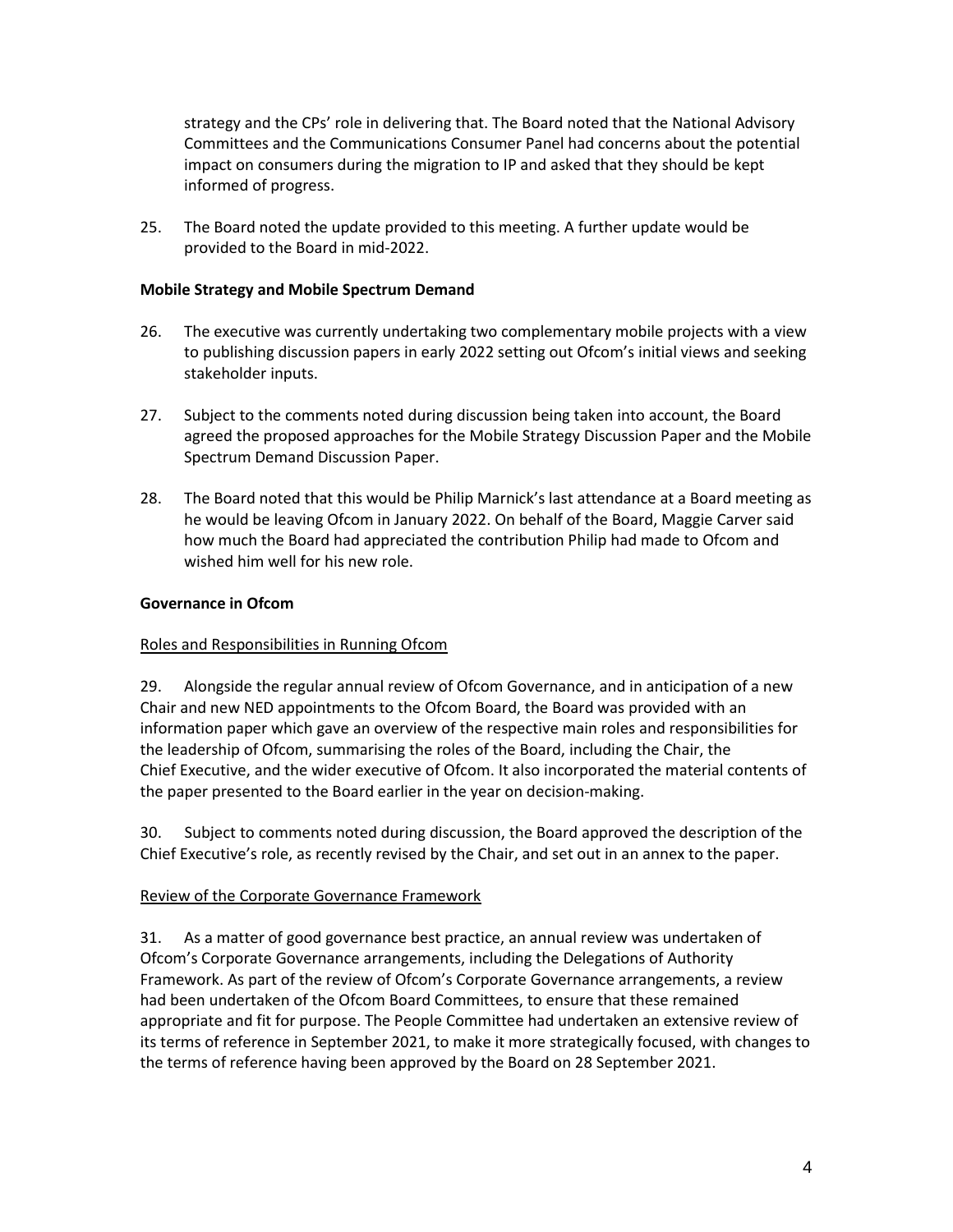32. In addition to reviewing the Delegations of Authority, a review had also been undertaken of the Financial Authorities Framework. The changes to the Financial Authorities Framework had been reviewed by the Risk and Audit Committee on 1 December 2021 and were recommended to the Board for approval.

- 33. The Board:
	- approved the proposed revisions to the Corporate Governance Framework, which incorporated Ofcom's Delegations Authority Framework, the Terms of Reference of Board Committees, Matters Reserved for the Board and the Financial Authorities Framework (the latter having been recommended for approval by the Risk and Audit Committee on 1 December 2021); and
	- noted that a further review of Ofcom's Corporate Governance arrangements would be undertaken once there was greater legislative clarity about Ofcom's role in online safety regulation.

### **Modern Slavery Statement**

- 34. While not a mandatory or a statutory requirement for Ofcom, it was considered good practice to voluntarily publish an annual Modern Slavery Statement in accordance with government guidelines.
- 35. The Board:
	- approved Ofcom's first Modern Slavery Statement relating to the financial year ending March 2021 for publication; and
	- noted that the Chief Executive would be asked to sign the Modern Slavery Statement on behalf of the Board.

### **Appointment to the Content Board: Member for Northern Ireland**

36. The Board approved the appointment of Michael Wilson to the Content Board as the Member for Northern Ireland for a three-year term to run from 1 May 2022 until 30 April 2025.

### **Information items**

- 37. The Board noted the following information items without discussion:
	- Key Themes and Emerging Lessons from the Content Board's Input on Editorial Standards Work
	- One Ofcom Update
	- Finance Report
	- Board Work Programme/Forward Agendas
	- Publications Schedule